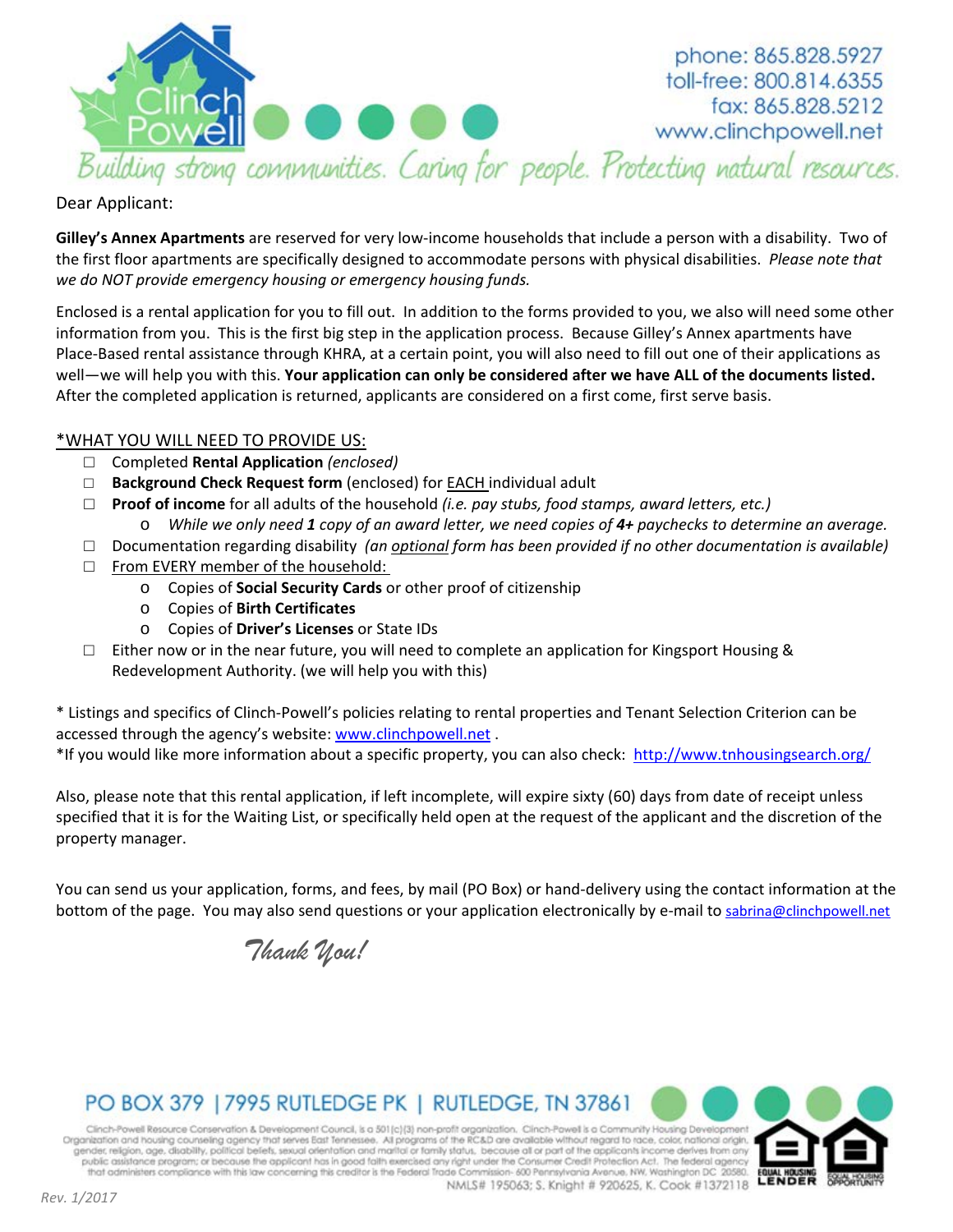### **FREQUENTLY ASKED QUESTIONS**

- **How much is the rent?** Without any assistance, it is \$390.00 a month. The amount of rental assistance a tenant might receive from Kingsport Housing & Redevelopment Authority [KHRA] is dependent upon your individual financial situation and the availability of funding.
- **Did you say rental assistance?**Yes….. Unlike the majority of housing assistance vouchers (Section 8) that are linked to the tenant(s), in this situation, the housing assistance vouchers are linked to each of the 8 apartments of Gilley's Annex. This means that once a tenant moves out of Gilley's Annex, they CANNOT take their voucher with them!
- **Will KHRA pay my security deposit?** No. You will be expected to pay the security deposit and the pro-rated first month's rent BEFORE you can move in.
- **What if I am already on Section 8 rental assistance?** After your application is approved, you will need to provide us with a "Request for Tenancy form" from whoever provides your voucher. Also, you will be able to skip steps 5,6 and 8 listed below.
- **Are utilities included in the rent?** No. You will be expected to transfer water (Russellville Whitesburg Utility District) and electric (Holston Electric) accounts into your name when you move-in. Be prepared for any associated utility deposits and fees.
- **How long will this take?** Because it's a multi-step process, the whole process can take up to 6 weeks. That being said, YOU can speed up the process by COMPLETELY filling out the applications, promptly returning all info/documents requested, and ANSWERING YOUR PHONE.
- **What happens after we receive your completed application?**
	- 1. First, we must verify that your household income is within the qualifying range established for the property.
	- 2. Next we will assist you in completing the KHRA application.
	- 3. Then we will run a criminal background check and check your references.
	- 4. We will attempt to pre-qualify your household by using the information on your application and submitting the completed KHRA application to them.
	- 5. KHRA will contact you if you have been approved for the rental assistance.
	- 6. You will meet with the landlord at the KHRA office and fill out paperwork for the rental assistance.
	- 7. At the agreed upon move-in date (probably the same day), you must pay the security deposit AND first month's (prorated) rent. You and the landlord will do a walk-through of the property and get the keys.
- **Why do I need to provide all of my personal information and documentation?** The renovation of Gilley's Annex Apartments was funded through a federal grant; as a result, we must be able to prove that the grant is being used appropriately and helping those it was intended to.
- **What if I get paid in cash?** You will either need to provide us with a copy of your tax return that shows your income, or you will need to get an Employer Verification form from us and have your employer fill it out.
- **Does Clinch-Powell allow pets?** *Clinch-Powell does not allow pets.*
- **What kind of documentation of my disability do you need***?* If you are drawing Social Security-Disability, then your most recent award letter will work. If you do not draw SS disability, then we will need a brief letter from a professional stating that you have some sort of disability.
- **Are the units already handicap accessible***? 2 of the units on the first floor are handicap/wheelchair accessible.*
- **How big are the apartments***?* All of the apartments are 2 bed/1-bath, 655sqft. Each apartment has hardwood floors, central heat and air and comes with a refrigerator, dishwasher, stove, and stacked washer and dryer.
- **When can I see the apartment?** After you have started the application process or on the afternoons preceding the Bulls Gap Railroad association meetings (by appointment only).
- **Can someone help me with filling out the applications?** Yes, you can contact our office and set up an appointment to fill out your application. This can be done during business hours at our main office in Rutledge or on the afternoon of the 2<sup>nd</sup> Tuesday of the month at the Bulls Gap Railroad museum (by appointment only).

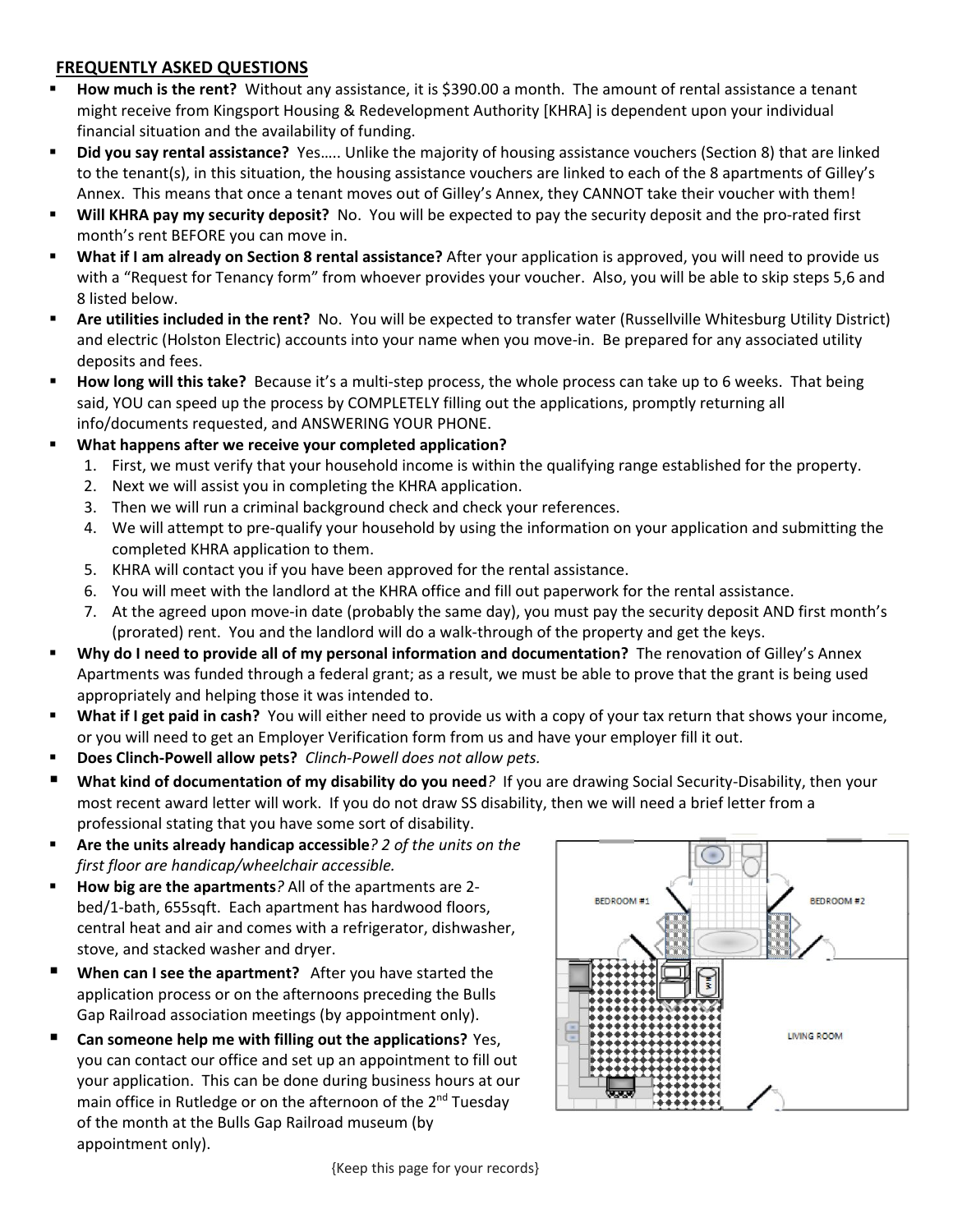### *GILLEY'S ANNEX APTS. --RENTAL APPLICATION*



### **»PERSONAL INFORMATION**

| <b>APPLICANT INFORMATION</b>                                                                                                                                                                                                                                                                                                                                                                                                                                                                                                                                                                                                                                                                                                                                                                                                                                                                                 |                     |                                                                                  |
|--------------------------------------------------------------------------------------------------------------------------------------------------------------------------------------------------------------------------------------------------------------------------------------------------------------------------------------------------------------------------------------------------------------------------------------------------------------------------------------------------------------------------------------------------------------------------------------------------------------------------------------------------------------------------------------------------------------------------------------------------------------------------------------------------------------------------------------------------------------------------------------------------------------|---------------------|----------------------------------------------------------------------------------|
| Last                                                                                                                                                                                                                                                                                                                                                                                                                                                                                                                                                                                                                                                                                                                                                                                                                                                                                                         |                     |                                                                                  |
|                                                                                                                                                                                                                                                                                                                                                                                                                                                                                                                                                                                                                                                                                                                                                                                                                                                                                                              |                     |                                                                                  |
| Home Phone_(________)_____________________Cell Phone_(_______)___________________                                                                                                                                                                                                                                                                                                                                                                                                                                                                                                                                                                                                                                                                                                                                                                                                                            |                     |                                                                                  |
|                                                                                                                                                                                                                                                                                                                                                                                                                                                                                                                                                                                                                                                                                                                                                                                                                                                                                                              |                     |                                                                                  |
|                                                                                                                                                                                                                                                                                                                                                                                                                                                                                                                                                                                                                                                                                                                                                                                                                                                                                                              |                     | Veteran: $\Box$ No $\Box$ Yes $\Box$ Active duty                                 |
| Family Size______________<br>Names of all persons who will be living with you:                                                                                                                                                                                                                                                                                                                                                                                                                                                                                                                                                                                                                                                                                                                                                                                                                               |                     | Number of Dependents: (under 18) ______________________(over 18)________________ |
| <b>NAME</b><br>AGE                                                                                                                                                                                                                                                                                                                                                                                                                                                                                                                                                                                                                                                                                                                                                                                                                                                                                           | <b>RELATIONSHIP</b> | <b>SEX</b><br>SOCIAL SECURITY #                                                  |
| <b>AGE</b><br><b>NAME</b>                                                                                                                                                                                                                                                                                                                                                                                                                                                                                                                                                                                                                                                                                                                                                                                                                                                                                    | <b>RELATIONSHIP</b> | <b>SEX</b><br>SOCIAL SECURITY #                                                  |
| AGE<br><b>NAME</b>                                                                                                                                                                                                                                                                                                                                                                                                                                                                                                                                                                                                                                                                                                                                                                                                                                                                                           | <b>RELATIONSHIP</b> | SOCIAL SECURITY #<br><b>SEX</b>                                                  |
|                                                                                                                                                                                                                                                                                                                                                                                                                                                                                                                                                                                                                                                                                                                                                                                                                                                                                                              |                     |                                                                                  |
|                                                                                                                                                                                                                                                                                                                                                                                                                                                                                                                                                                                                                                                                                                                                                                                                                                                                                                              |                     | $\Box$ Yes                                                                       |
|                                                                                                                                                                                                                                                                                                                                                                                                                                                                                                                                                                                                                                                                                                                                                                                                                                                                                                              |                     | Mailing Address/PO Box: ____________________                                     |
|                                                                                                                                                                                                                                                                                                                                                                                                                                                                                                                                                                                                                                                                                                                                                                                                                                                                                                              |                     |                                                                                  |
|                                                                                                                                                                                                                                                                                                                                                                                                                                                                                                                                                                                                                                                                                                                                                                                                                                                                                                              |                     |                                                                                  |
|                                                                                                                                                                                                                                                                                                                                                                                                                                                                                                                                                                                                                                                                                                                                                                                                                                                                                                              |                     |                                                                                  |
| *We need your rental history for the last 5 to 10 years. Please attach an additional sheet if necessary. Also, if you lack                                                                                                                                                                                                                                                                                                                                                                                                                                                                                                                                                                                                                                                                                                                                                                                   |                     |                                                                                  |
|                                                                                                                                                                                                                                                                                                                                                                                                                                                                                                                                                                                                                                                                                                                                                                                                                                                                                                              |                     |                                                                                  |
|                                                                                                                                                                                                                                                                                                                                                                                                                                                                                                                                                                                                                                                                                                                                                                                                                                                                                                              |                     |                                                                                  |
|                                                                                                                                                                                                                                                                                                                                                                                                                                                                                                                                                                                                                                                                                                                                                                                                                                                                                                              |                     |                                                                                  |
| *Provide copies of 2 forms of identification for each member of the household<br>• How did you hear about Clinch-Powell's rental properties and/or Gilley's Annex Apartments?<br>• New tenants are not permitted to smoke inside the building. Will this be a problem for you? $\Box$ No<br>» CURRENT HOUSING STATUS<br>City/State/Zip-Code entertainment and the country country country country country and the country of the country of the country of the country of the country of the country of the country of the country of the country of t<br>Section 8 voucher? $\Box$ No $\Box$ Yes $\Box$ Waiting on approval How long at this residence?<br>Current rent Amount:\$_______________Why are you wanting to move? ___________________________________<br>» RENTAL HISTORY<br>rental history, please explain why (i.e. "I am currently living with family members, or I used to own my home, etc) |                     |                                                                                  |
|                                                                                                                                                                                                                                                                                                                                                                                                                                                                                                                                                                                                                                                                                                                                                                                                                                                                                                              |                     |                                                                                  |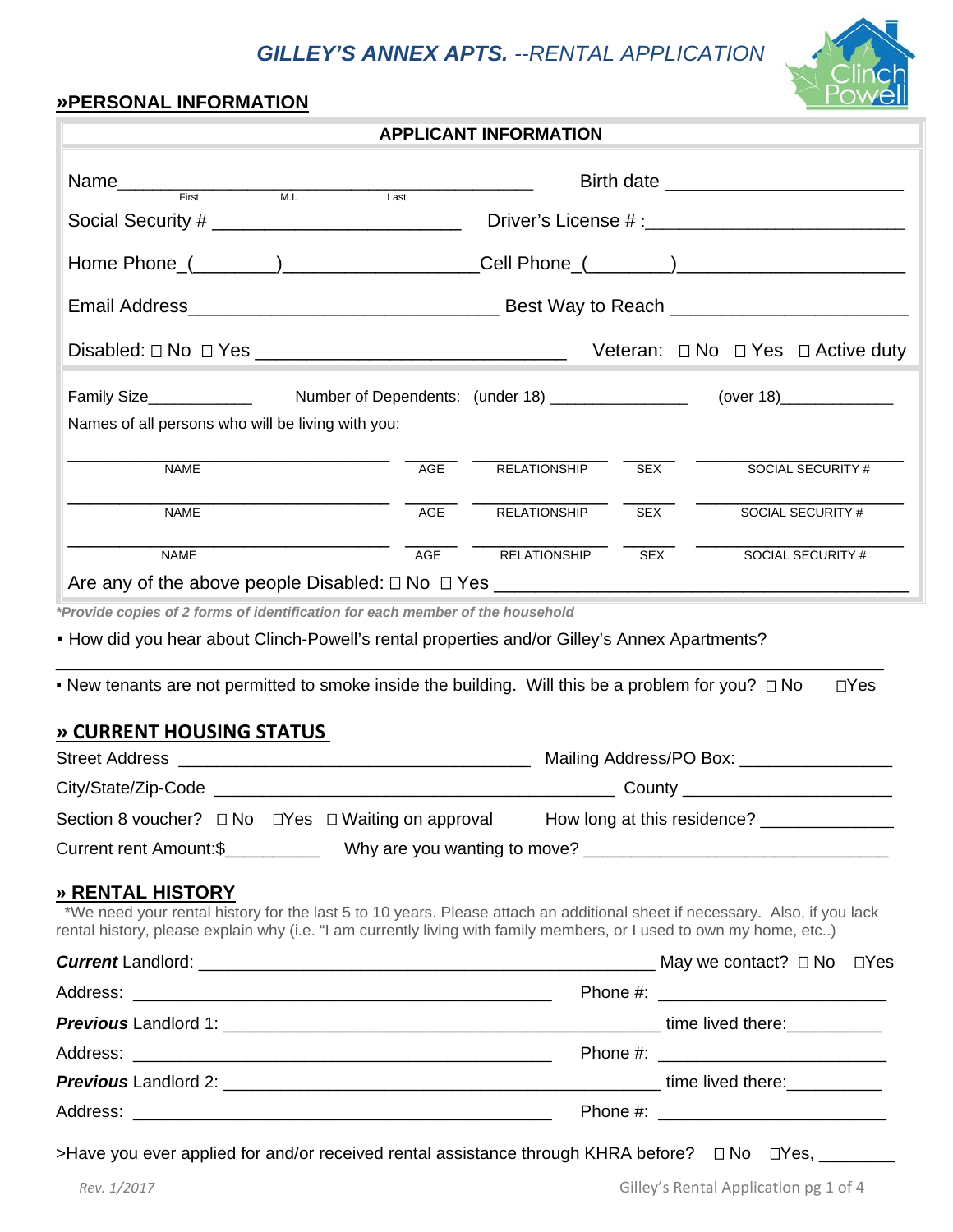**» HOUSEHOLD INCOME AND ASSETS** \*Gilley's apts. are considered low-income housing, and as such, we must have documentation and be able to verify the entire household's income. *\*Remember to include a copy of the award letter for each type of benefit income, and copies of at least 4 of the most recent consecutive paychecks.* 

Does anyone in the household receive any of the following?:

| □ Social Security                                                                                                                                                            | $\Box$ SSI | $\square$ SS Disability | □ Child Support | $\Box$ Alimony | $\Box$ Unemployment                                                                                                 |
|------------------------------------------------------------------------------------------------------------------------------------------------------------------------------|------------|-------------------------|-----------------|----------------|---------------------------------------------------------------------------------------------------------------------|
| TYPE OF REGIMENTED INCOME                                                                                                                                                    |            |                         | <b>TO WHOM</b>  | <b>AMOUNT</b>  | <b>FREQUENCY</b>                                                                                                    |
|                                                                                                                                                                              |            |                         |                 |                |                                                                                                                     |
|                                                                                                                                                                              |            |                         |                 |                |                                                                                                                     |
|                                                                                                                                                                              |            |                         |                 |                |                                                                                                                     |
|                                                                                                                                                                              |            |                         |                 |                |                                                                                                                     |
|                                                                                                                                                                              |            |                         |                 |                |                                                                                                                     |
| *Attach a copy of an award letter for each type of income                                                                                                                    |            |                         |                 |                |                                                                                                                     |
|                                                                                                                                                                              |            |                         |                 |                |                                                                                                                     |
|                                                                                                                                                                              |            |                         |                 |                | • Do or will you receive consistent financial support from family members NOT living with you? $\Box$ No $\Box$ Yes |
| of financial support:<br>*Please have the person providing the financial support write a brief letter authenticating the terms of the support, and provide to Clinch-Powell. |            |                         |                 |                | •If yes, provide the name and contact information for the family member as well as the amount and frequency         |

- Do you receive other benefits not considered income?  $\square$ No  $\square$  Food Stamps \$\_\_\_\_\_\_  $\square$  Medicare/Medicaid Families First \$\_\_\_\_\_\_\_\_ Other\_\_\_\_\_\_\_\_\_\_\_\_\_\_\_\_ *\*please indicate amount of each & attach award letter*
- Does anyone in the household have any assets worth more than \$500?

| □Retirement /IRA/401K<br>⊡Stocks<br>□Trust account<br>□Savings account<br>□Checking account |  |
|---------------------------------------------------------------------------------------------|--|
|---------------------------------------------------------------------------------------------|--|

> **EMPLOYMENT (For all applicants over 18)** \**Attach copies of the 4 most recent consecutive paystubs* 

| Employer_ |                      |                                                     | <b>Start Date</b> |                           |
|-----------|----------------------|-----------------------------------------------------|-------------------|---------------------------|
|           | # of hours per week: | □Full-time □Part-time □Seasonal                     |                   | $\Box$ PRN                |
|           | PAID: □ Weekly       | $\Box$ Bi-Weekly $\Box$ 2X per month $\Box$ Monthly |                   | □+tips/commission/bonuses |
|           | HR or Supervisor:    |                                                     | Phone #:          |                           |

**»DEBTS** *List and describe any monthly installment debts (example: child support, loans, credit cards, etc..)*

| <b>COMPANY NAME</b> | <b>TYPE OF</b> | TOTAL SUMCURRENTLY OWED | MONTHLLY PAYMENT AMOUNT | GARNISHED? |
|---------------------|----------------|-------------------------|-------------------------|------------|
|                     |                |                         |                         | Yes<br>No  |
|                     |                |                         |                         | Yes<br>No  |
|                     |                |                         |                         | Yes<br>No  |

•Do you anticipate any changes to your household composition or income in the next 12 months? □ No □ Yes \_\_\_\_\_\_\_\_\_\_\_\_\_\_\_\_\_\_\_\_\_\_\_\_\_\_\_\_\_\_\_\_\_\_\_\_\_\_\_\_\_\_\_\_\_\_\_\_\_\_\_\_\_\_\_\_\_\_\_\_\_\_\_\_\_\_\_\_\_\_\_\_\_\_\_\_\_\_\_\_\_\_\_\_\_\_\_\_\_\_\_\_\_\_\_\_\_\_

• Do you or a member of your household have reoccurring (monthly) medical expenses?  $\Box$  No  $\Box$  Yes *This question is optional, but if you do, you may want to start collecting the appropriate documentation of those expenses. If your application is approved, you can provide that documentation, and in turn those medical expenses could be weighed against your income—which will lower your rent.*

| -Do you have someone that we may contact in the event that we cannot reach you? $\Box$ No $\Box$ Yes: ______ |  |
|--------------------------------------------------------------------------------------------------------------|--|
|                                                                                                              |  |

| -Is there someone assisting you with the application with whom we may speak with? | □No □Yes, same as |
|-----------------------------------------------------------------------------------|-------------------|
|                                                                                   |                   |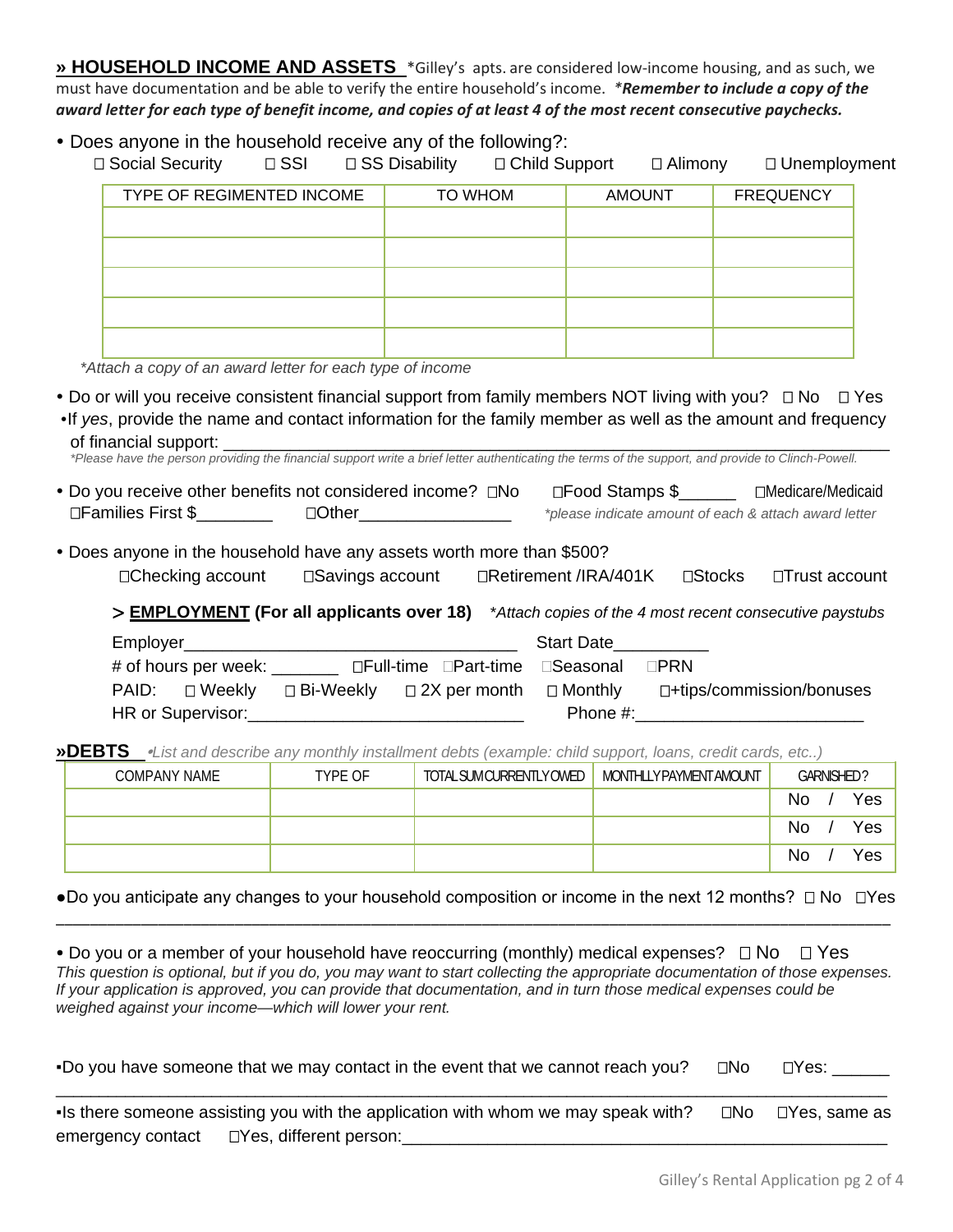**» REFERENCES** *\*list at least 3 people NOT RELATED TO YOU whom we may contact for reference.*

| <b>NAME</b> | PHONE# | <b>FULL ADDRESS</b> |
|-------------|--------|---------------------|
|             |        |                     |
| <b>.</b>    |        |                     |
|             |        |                     |
| Z.          |        |                     |
|             |        |                     |
|             |        |                     |

Are you, or any of your family members currently employed by *Clinch-Powell RC&D*, *Frontier Health* or the *First Tennessee Development District*, the *Bulls Gap Railroad Association* or the *Town of Bulls Gap*?  $\Box$  No  $\Box$  Yes

. In the event we are unable to move you into the property you're applying for:

- Would you like your application retained to be contacted when similar properties come available?  $\Box$  No  $\Box$  Yes
- Would you like Clinch-Powell to provide you information to help in your rental housing search?  $\square$  No  $\square$  Yes •If Yes, then please try to answer the following related to your housing needs (write "N/A" if it's not applicable to you): •Size: \_\_\_\_\_\_\_\_\_\_\_\_ •Accessibility needs?\_\_\_\_\_\_\_\_\_\_\_\_\_\_\_\_\_\_\_\_\_\_\_\_\_\_ •County/City preferences: \_\_\_\_\_\_\_\_\_\_\_\_\_\_\_\_\_\_\_\_\_\_\_ •Affordability: Rent: *\_\_\_\_\_\_ max* Utilities: • Other needs:

•What has been your biggest barrier in finding suitable rental housing thus far?:\_\_\_\_\_\_\_\_\_\_\_\_\_\_\_\_\_\_\_\_\_\_\_\_\_\_\_\_\_\_

**»BACKGROUND** *\*As part of the tenant selection process, we will be conducting a background check. The following questions are optional, and will not be counted against you if you choose not to answer.* 

• Has any adult in the household been convicted of a crime within the last 10 years?  $\Box$  No  $\Box$  Yes If so, please list the charge(s) followed by any information/description that you feel is important to mention: \_\_\_\_\_\_\_\_\_\_\_\_\_\_\_\_\_\_\_\_\_\_\_\_\_\_\_\_\_\_\_\_\_\_\_\_\_\_\_\_\_\_\_\_\_\_\_\_\_\_\_\_\_\_\_\_\_\_\_\_\_\_\_\_\_\_\_\_\_\_\_\_\_\_\_\_\_\_\_\_\_\_\_\_\_\_\_\_\_\_\_\_\_\_\_\_\_\_

| •Is anyone in the household on parole or probation? $\Box$ No $\Box$ Yes          |  |  |
|-----------------------------------------------------------------------------------|--|--|
| If so, provide name & phone # for your Parole/Probation Officer:                  |  |  |
| • Have you ever been issued a Detainer Warrant? $\Box$ No $\Box$ Yes If so, when? |  |  |

### **» AUTHORIZATION -- TERMS & CONDITIONS** *\*signed by ALL adults of the household.*

I/We authorize Clinch-Powell RC & D Council, Inc. to check any and all information and/or references provided, including but not limited to my household, employers, and landlords. I also consent for a criminal/civil background check to be conducted by LexisNexis, First Advantage, local law enforcement, or another outside agency using the information provided in this application. I also give permission to use my Social Security number and birth date in order to check my credit rating and the credit information contained herein either directly or through a credit reporting agency. I understand I may view any such report within 30 days of application. Lastly, I authorize Clinch-Powell to submit my information and background checks to Kingsport Housing & Redevelopment Authority on my behalf and discuss my application/case throughout the process and/or tenancy.

I/We certify that all the information provided above is complete, correct, and true to the best of my knowledge. I understand that false or misleading information may result in the rejection of my application. I consent to limited questions regarding my disability in order to verify eligibility. I also understand that completion of this application in no way guarantees me that I will receive rental housing or rental voucher.

I attest that I have read the information on both sides of the application cover letter, specifically as it pertains to specific fees requested and the availability of assistance. If I provide specific account information for electronic payment, I authorize Clinch-Powell to utilize it for my expressed purposes (provided by me either written or verbally). I understand that it is my responsibility to request alternatives/assistance or inform the Property Manager of any potential hardships this application process might create for me or my household.

I understand that by withholding or providing vague information on this application or to Clinch-Powell may result in a delay of my application process. I am aware that tenants are selected on a first-come, first-serve basis following the approval of their application and demonstration of their ability to provide the required security deposit and first-month's pro-rated rent amount. Thusly, I understand that it is my responsibility to provide Clinch-Powell with the requested information in a timely fashion. I authorize Clinch-Powell to contact me by any method I have provided. I understand Clinch-Powell has no control over the security of communication methods outside of its internally owned communication portals, and is therefore not responsible for external security breaches. I understand and acknowledge that it is my sole responsibility to provide Clinch-Powell with up-to-date and reliable contact information; consequently, my failure to do so may result in the delay and/or disqualification of my application. If my application is incomplete, it will expire after thirty (30) days. After such time, my application may be destroyed unless otherwise arranged by the parties.

I/We authorize Clinch-Powell to communicate with public housing authorities, social service agencies, or other landlords on my behalf as part of the application process, on-going tenancy, and/or in assisting me with finding other rental properties or resources. I/we hereby authorize Clinch-Powell, when appropriate, to share information with USDA Rural Development, TN Housing Development Agency, Department of Housing & Urban Development, or another relevant third party or partnering agency for the purposes of program monitoring, compliance, and evaluation. And for these purposes, I authorize Clinch-Powell to contact me at a later date to update the information in my file.

Lastly, I am aware that many of Clinch-Powell's specific policies relating to rental housing have been made available on Clinch-Powell RC & D's website, and can be e-mailed to me upon request.  $\sum_{n=1}^{\infty}$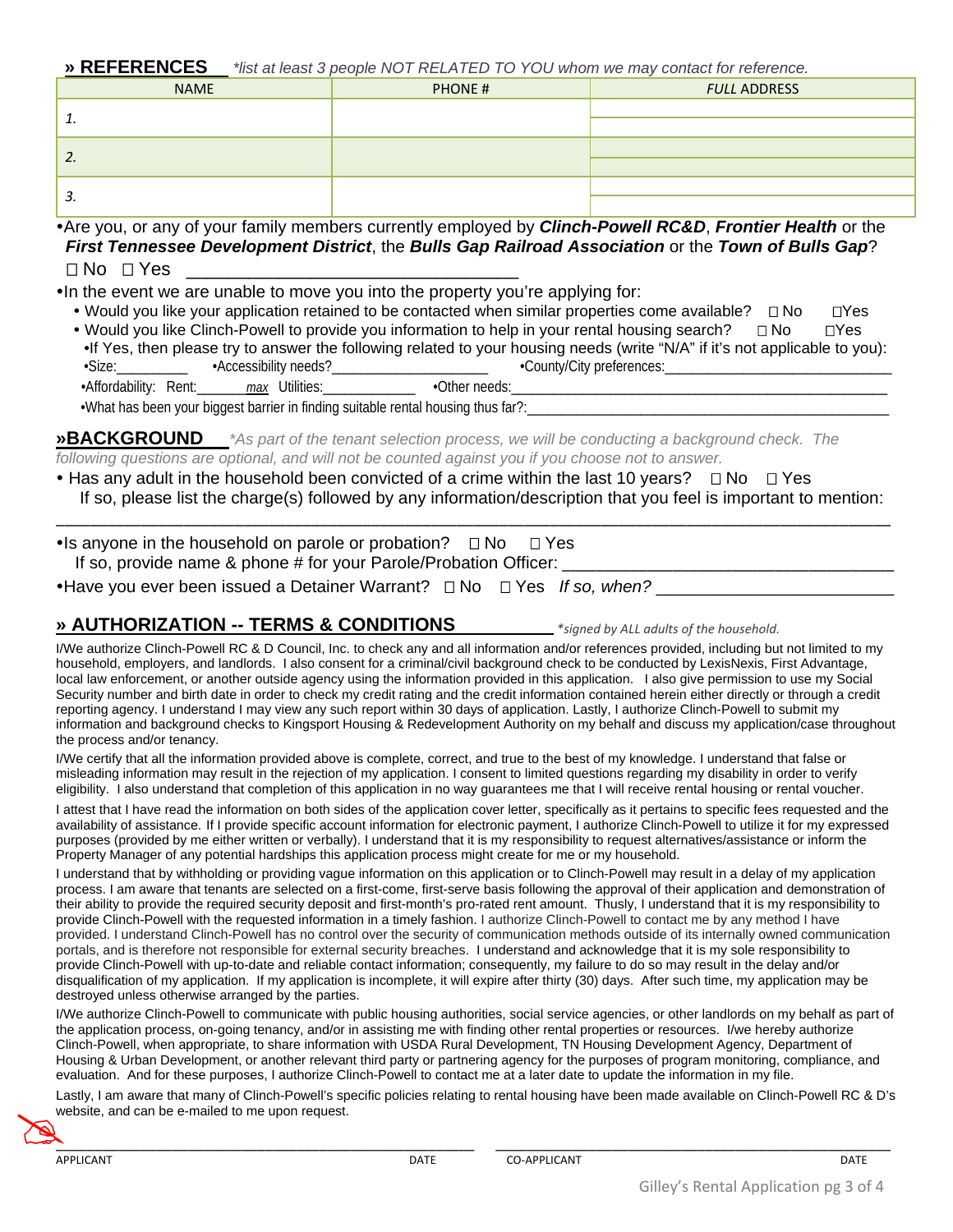

# **DISCLOSURE & CONFLICT OF INTEREST**

Clinch-Powell RC & D Council is a non-profit Community Housing Development Organization and a HUD-approved counseling agency (82394) that, among other activities, helps families with affordable housing goals. Most services are available in alternative formats and locations upon request.

Clinch-Powell receives funding for its housing programs through grants and loans from a number of sources, including but not limited to: USDA Rural Development, US Dept. of Housing & Urban Development [HUD], Corporation for National and Community Service, Federal Home Loan Bank, the Environmental Protection Agency, Tennessee Housing Development Agency, Fahe/ Just Choice Lending, Citizens Bank & Trust Co. of Grainger County, BB&T Bank, SunTrust Bank, public fundraising, and private donations.

As a housing counseling agency, Clinch-Powell offers the following services: 1) Pre-Purchase Homebuyer Education Workshops-- utilizing the *Realizing the American Dream* curriculum; 2) Pre-Purchase Counseling -- financial readiness to purchase/own an affordable home; 3) Post-Purchase Counseling and Workshops-- non-delinquency home improvement, energy efficiency; 4) Foreclosure Prevention/ Loss Mitigation Counseling—assisting to resolve mortgage defaults; 5) Rental Counseling--locating safe/decent rental housing; 6) Household Budgeting & Credit Repair Counseling and Workshops--financial literacy and personal money management; 7) High-Cost Mortgage Counseling - requirement of certain mortgage loans to ensure borrower's understanding of the risk of the loan. Clinch-Powell, along with Clinch-Powell Construction Company develops affordable single-family homes to sell to low- to moderate- income families. In addition to coordinating the packaging and servicing of select loan products, Clinch-Powell itself occasionally offers low-interest loans and grants for various affordable housing activities. Clinch-Powell NMLS #195063; Sara Knight NMLS #920625, Kelsey Cook NMLS #1372118. Please visit http://mortgage.nationwidelicensingsystem.org/ to find more information regarding history and profile as a mortgage lender. Lastly, Clinch-Powell is a property manager for a multi-family low-income apartment building, as well as, multiple single-family rental housing units which it also owns.

In providing counseling services, Clinch-Powell housing counselors will present to their clients several options in the furtherance of their housing goal/service, possibly including recommendations of some of the above listed services. The Clinch-Powell housing counselor will recommend only services that are in the best interest of the client, and will inform the client of any interests the organization has in any particular product or service. Within the agency, individual housing counselors may perform multiple affordable housing activities within the scope of their regular job duties, and as such, will not receive any additional funds or incentives specifically for those activities. Moreover, as per HUD guidelines, housing counselors will not simultaneously participate in specific housing activities.

As the client, you have the right to inquire as to specific relationships Clinch-Powell or its employees have with other entities. You also have the right to choose (or not) the products or services that you feel are right for your household, regardless of any option presented or recommendation made by the housing counselor. YOU ARE UNDER NO OBLIGATION TO UTILIZE/RECEIVE, OR EVEN CONTINUE WITH SERVICES THROUGH YOUR HOUSING COUNSELOR OR CLINCH-POWELL AS A WHOLE. Your decision to utilize or not utilize certain programs and products will not in any way affect your housing counseling service. If you decide to discontinue services with Clinch-Powell, or if your need is beyond the scope of the agency's capabilities, Clinch-Powell staff will assist you locating a more suitable local agency.

If you/your housing situation meet certain criteria, we may collect personal information directly from you and enter into a computer system call HMIS (Homeless Management Information System). Many agencies that provide assistance use this computer system to gather information about clients that are homeless or at risk of homelessness. We only collect information that we consider to be appropriate. You are not required to provide this information. However, without your information we may not be able to fully assist your needs. All information provided to the HMIS system is safeguarded and held under tightest security

**All programs of Clinch-Powell are available without regard to race, color, national origin, gender, religion, age, disability, political beliefs, sexual orientation and marital or family status, because all or part of the applicants income derives from any public assistance program; or because the applicant has in good faith exercised any right under the Consumer Credit Protection Act. The federal agency that administers compliance with this law concerning this creditor is the Federal Trade Commission- 600 Pennsylvania Avenue, NW, Washington DC 20580.**



# **PRIVACY POLICY NOTICE**

We may collect non-public personal information about you from the following sources: A) Information that you provide to us orally or written, such as on applications or other forms; B) Information about your transaction with us or others; and C) Information from others, such as credit bureaus, real estate appraisers, lenders and employers.

We do not disclose any non-public personal information about you without your consent to anyone, except:

- information provided to your lender as required to gain approval for a loan or protect your current home,
- to government agencies and grantors in compliance with their respective monitoring and reporting requirements,
- in broader forms to partnering agencies for reporting purposes, joint applications, and/or compilation of statistical data,
- as required by law.

To maintain security of customer information, we restrict access to your personal and account information to persons who need to know that information in order to provide you products and services requested with this application. We may disclose certain limited information to relevant third parties as part of a particular service as further described in the specific program authorization. We maintain physical, electronic and procedural safeguards that comply with federal standards to guard your non-public personal information. As a client, you have the right to opt-out and direct us to withhold non-public personal information from third parties, or to specify/limit to whom such information is provided. If you choose to opt-out, we will not be able to answer questions from third parties. To opt-out, you will need to make special note of this on this page, written separately, or explicitly stated to your counselor; not signing this page is not sufficient to opt-out. If at any time, you wish to change your decision with regard to your opt-out, you may call us at 865-828-5927 and do so.

If you decide to discontinue services through Clinch-Powell, we will still adhere to the policies and practices as described in this notice. The agency will continue to safely maintain your records for a period of time, of at least three (3) years, after which all digital files will be purged and paper documents will be shredded and destroyed.

**I have been provided a copy of, fully read, and understand the information within this disclosure, as well as, Clinch-Powell RC & D's policies regarding conflicts of interest and the confidentiality of client information as state above.** 

 $\blacktriangleright$  , and the contribution of the contribution of the contribution of the contribution of the contribution of the contribution of the contribution of the contribution of the contribution of the contribution of the con  $\sum_{n=1}^{R}$